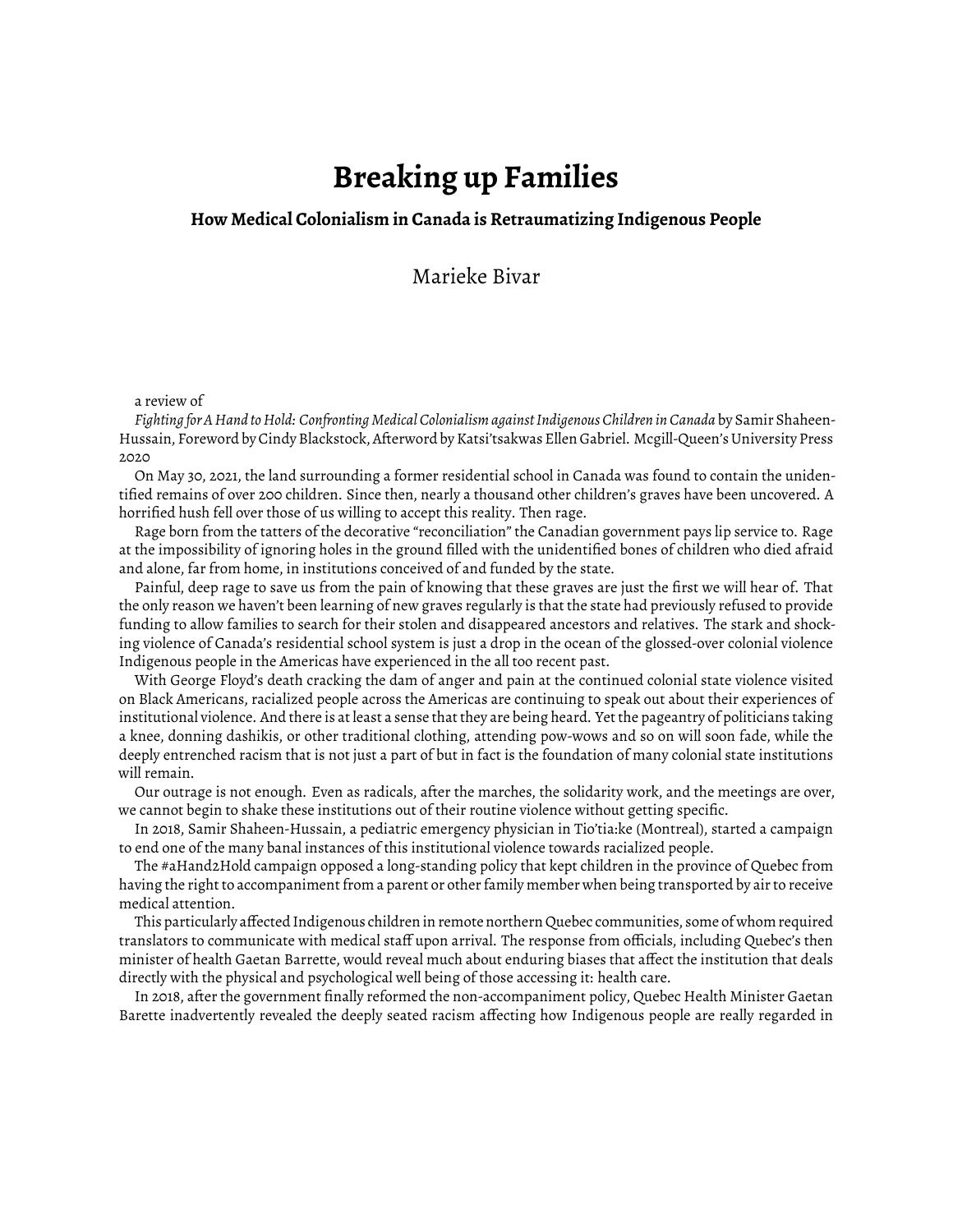Canada. Explaining why he believed some Indigenous parents would still be kept from accompanying children on medical evacuation flights, he stated that "…no one—agitated, drugged, under whatever influence—[can] get on [a medical evacuation] plane at any cost. That will not happen. And that happens all the time."

The violent history of medical institutions is very real, and this legacy is not so distant for some. As Shaheen-Hussain puts it, "the treatments, experiments, and abuses suffered by Indigenous Peoples, including children, in the segregated Indian Hospital system [and other colonial institutions] have contributed to a deep-seated sense of mistrust of health care providers and the medical establishment."

This sense of mistrust is shared by many, not least other racialized groups in the Americas. The same violence and mistreatment, including forced sterilization and participation in medical experiments, institutionalization, family separation, and the like have been inflicted on Black North Americans, as documented in books such as *Administrations of Lunacy* by Mab Segrest and *Medical Apartheid* by Harriet A. Washington, with similar motivations, including "protecting" the white population, reducing birth rates, and protecting racialized people from themselves.

The #aHand2Hold campaign came after a decade of Canadian politicians bandying about the word "reconciliation" while pushing pipelines through Indigenous land and otherwise continuing to leave Indigenous populations to deal with boil-water advisories, murdered and missing women, lack of access to affordable food and other resources for remote northern communities, and other such predictable contradictions.

*Fighting for a Hand to Hold* is a multi faceted resource. It begins with a detailed description of the campaign to end the practice of non-accompaniment of minors, which, for health care workers and others working with Indigenous people and communities, could easily serve as a blueprint for other, similar campaigns, then goes on to contextualize the long and complex trauma endured by Indigenous people in Canada in the sections, "Structural Fault Lines in Health Care," and "Medical Colonialism and Indigenous Children."

The violent institutional histories described in Fighting could, sadly, easily be transposed onto those experienced by many BIPOC subjected to white-dominant and Christian colonial contexts across the world.

In fact, the uncovering of mass graves in Canada has led U.S. Interior Secretary Deb Haaland to launch an investigation into similar schools and mass graves in the U.S., with some scholars estimating the number of deaths in U.S. residential schools in the tens of thousands.

Shaheen-Hussain uses many references and provides a vast amount of data and proof to show that the very foundations of present-day colonial states and their institutions are steeped in anti-Indigenous racism. In a chapter that gives a nod to Ward Churchill, entitled "A Little Matter of Genocide," he provides an overview of the validity of the use of the term genocide to describe the treatment of Indigenous people in Canada, including a definition of the term medical colonialism.

This care to firmly establish an understanding of the magnitude of present-day colonial violence is no doubt a testament to Shaheen-Hussain's decades of advocacy and grassroots organizing work on police violence, Indigenous solidarity, and migrant justice.

*Fighting* provides concrete examples of both historic and current colonial violence and the complicity of the state systems and institutions that perpetuate it. The foreword by Cindy Blackstock, a member of the Gitxsan First Nation, Executive Director of the First Nations Child and Family Caring Society of Canada and professor in the School of Social Work at McGill University, and the afterword by Katsi'tsakwas Ellen Gabriel, a Kanien'kehá:ka human rights and environmental activist-artist, neatly bookend Shaheen-Hussairis insights.

Blackstock's reminder that our trust in political and other authorities and their narratives can easily obscure the truth. Gabriel's critiques of the current "reconciliation" narrative and her promotion of Indigenous sovereignty over healthcare add important dimension and support to the book's arguments.

Overall, they leave non-Indigenous people, and white settlers particularly, with a sense that there is much to do before reconciliation with Indigenous peoples can begin.

Marieke Bivar writes frequently for the *Fifth Estate.*